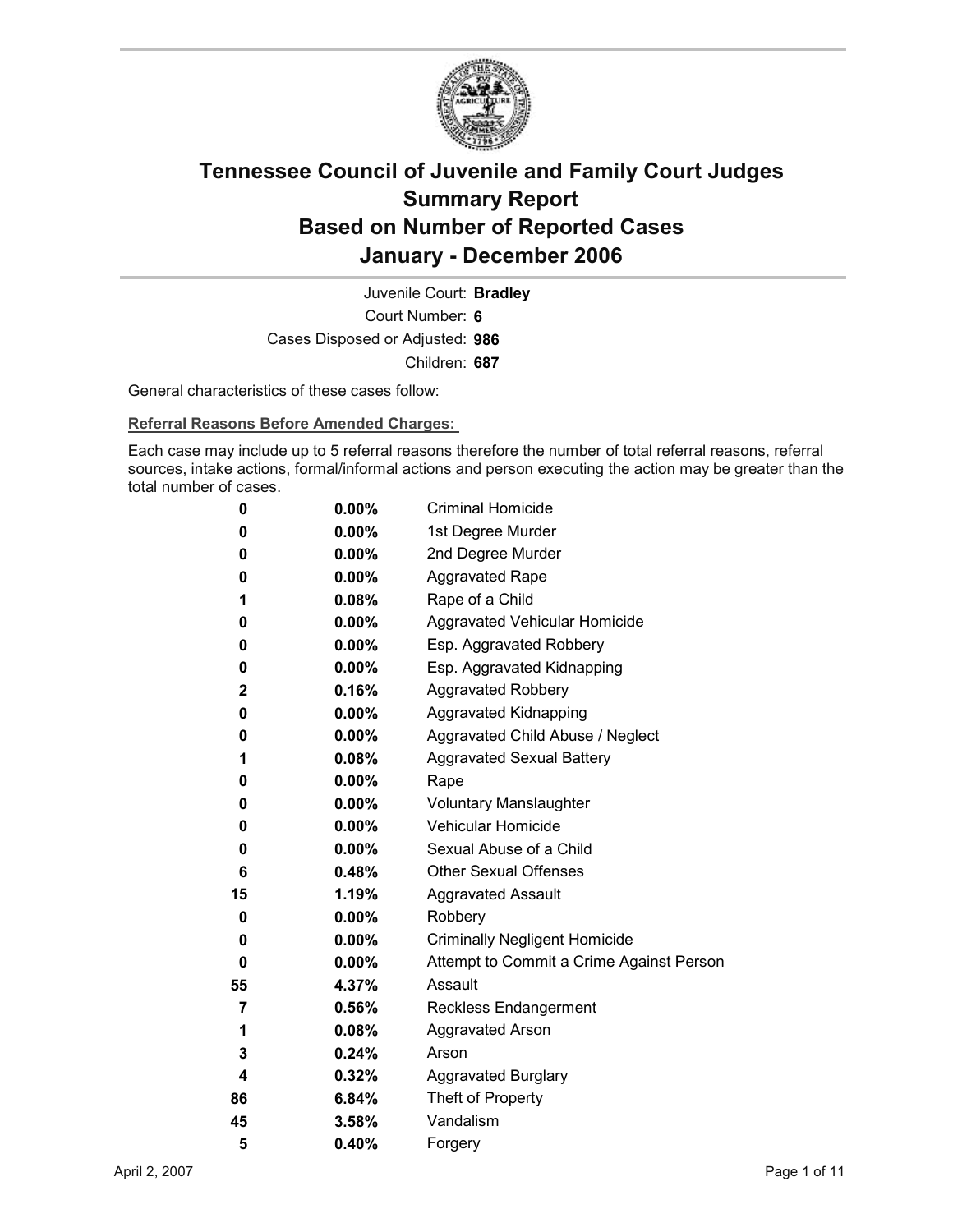

Court Number: **6** Juvenile Court: **Bradley** Cases Disposed or Adjusted: **986**

Children: **687**

### **Referral Reasons Before Amended Charges:**

Each case may include up to 5 referral reasons therefore the number of total referral reasons, referral sources, intake actions, formal/informal actions and person executing the action may be greater than the total number of cases.

| 0            | 0.00%    | <b>Worthless Checks</b>                                     |
|--------------|----------|-------------------------------------------------------------|
| $\mathbf 2$  | 0.16%    | Illegal Possession / Fraudulent Use of Credit / Debit Cards |
| 17           | 1.35%    | <b>Burglary</b>                                             |
| 5            | 0.40%    | Unauthorized Use of a Vehicle                               |
| 1            | 0.08%    | <b>Cruelty to Animals</b>                                   |
| 0            | $0.00\%$ | Sale of Controlled Substances                               |
| 1            | 0.08%    | <b>Other Drug Offenses</b>                                  |
| 44           | 3.50%    | Possession of Controlled Substances                         |
| 1            | 0.08%    | <b>Criminal Attempt</b>                                     |
| 3            | 0.24%    | Carrying Weapons on School Property                         |
| $\mathbf{2}$ | 0.16%    | Unlawful Carrying / Possession of a Weapon                  |
| 6            | 0.48%    | <b>Evading Arrest</b>                                       |
| 0            | $0.00\%$ | Escape                                                      |
| 1            | 0.08%    | Driving Under Influence (DUI)                               |
| 27           | 2.15%    | Possession / Consumption of Alcohol                         |
| 6            | 0.48%    | Resisting Stop, Frisk, Halt, Arrest or Search               |
| $\mathbf{3}$ | 0.24%    | <b>Aggravated Criminal Trespass</b>                         |
| 15           | 1.19%    | Harassment                                                  |
| 0            | $0.00\%$ | Failure to Appear                                           |
| 4            | 0.32%    | Filing a False Police Report                                |
| 1            | 0.08%    | Criminal Impersonation                                      |
| 65           | 5.17%    | <b>Disorderly Conduct</b>                                   |
| 13           | 1.03%    | <b>Criminal Trespass</b>                                    |
| 3            | 0.24%    | <b>Public Intoxication</b>                                  |
| 0            | $0.00\%$ | Gambling                                                    |
| 26           | 2.07%    | <b>Traffic</b>                                              |
| 4            | 0.32%    | Local Ordinances                                            |
| 1            | 0.08%    | Violation of Wildlife Regulations                           |
| 0            | $0.00\%$ | Contempt of Court                                           |
| 102          | 8.11%    | Violation of Probation                                      |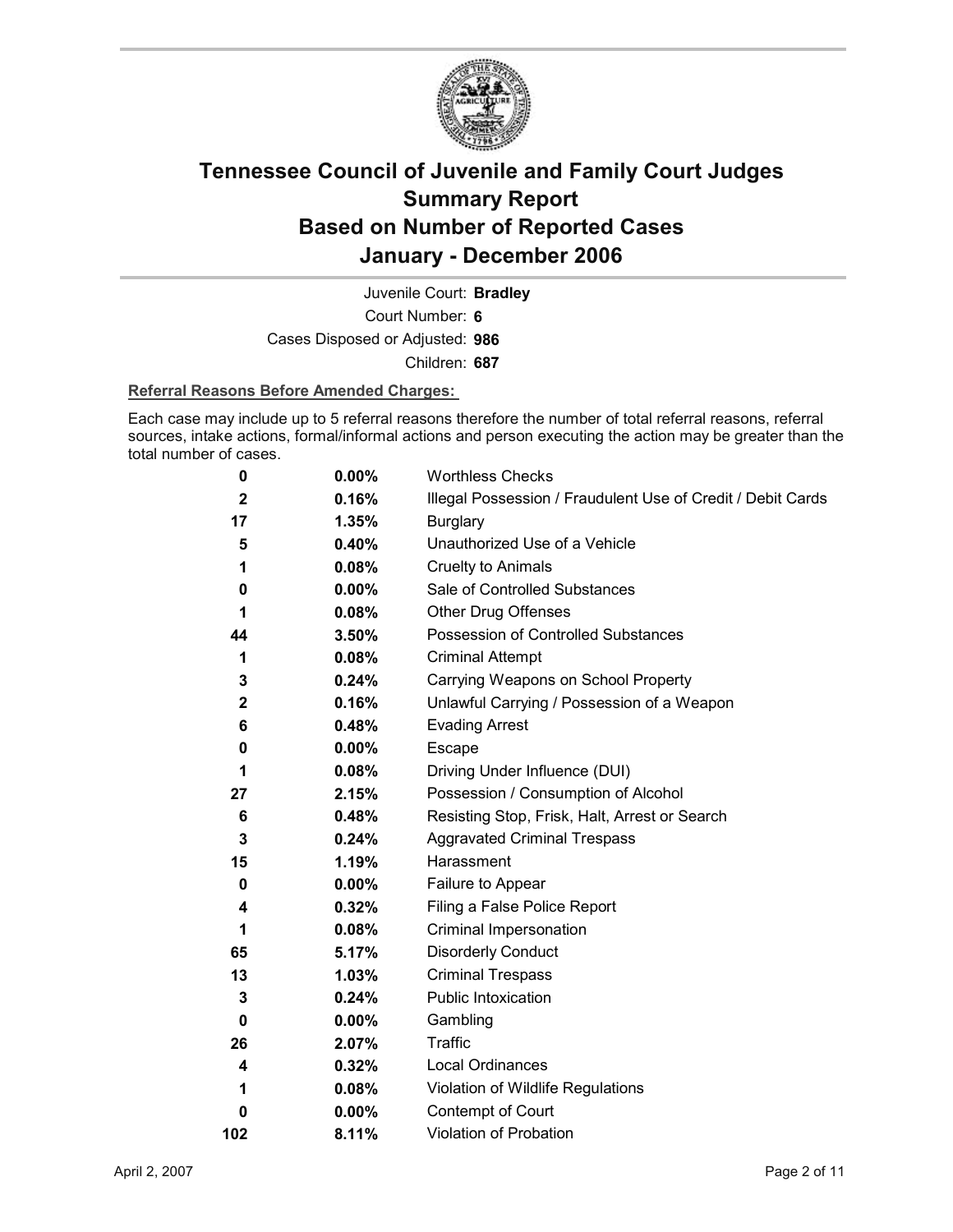

Court Number: **6** Juvenile Court: **Bradley** Cases Disposed or Adjusted: **986** Children: **687**

### **Referral Reasons Before Amended Charges:**

Each case may include up to 5 referral reasons therefore the number of total referral reasons, referral sources, intake actions, formal/informal actions and person executing the action may be greater than the total number of cases.

| 0           | 0.00%    | <b>Violation of Aftercare</b>         |
|-------------|----------|---------------------------------------|
| 98          | 7.79%    | <b>Unruly Behavior</b>                |
| 261         | 20.75%   | Truancy                               |
| 40          | 3.18%    | In-State Runaway                      |
| 1           | 0.08%    | Out-of-State Runaway                  |
| 110         | 8.74%    | Possession of Tobacco Products        |
| 39          | 3.10%    | Violation of a Valid Court Order      |
| 21          | 1.67%    | Violation of Curfew                   |
| 0           | 0.00%    | Sexually Abused Child                 |
| 0           | $0.00\%$ | <b>Physically Abused Child</b>        |
| $\mathbf 2$ | 0.16%    | Dependency / Neglect                  |
| 0           | 0.00%    | <b>Termination of Parental Rights</b> |
| 0           | 0.00%    | Violation of Pretrial Diversion       |
| 0           | 0.00%    | Violation of Informal Adjustment      |
| 0           | 0.00%    | <b>Judicial Review</b>                |
| 0           | 0.00%    | <b>Administrative Review</b>          |
| 0           | $0.00\%$ | <b>Foster Care Review</b>             |
| 0           | $0.00\%$ | Custody                               |
| 0           | 0.00%    | Visitation                            |
| 0           | 0.00%    | Paternity / Legitimation              |
| 0           | $0.00\%$ | Child Support                         |
| 0           | $0.00\%$ | <b>Request for Medical Treatment</b>  |
| 0           | $0.00\%$ | <b>Consent to Marry</b>               |
| 102         | 8.11%    | Other                                 |
| 1,258       | 100.00%  | <b>Total Referrals</b>                |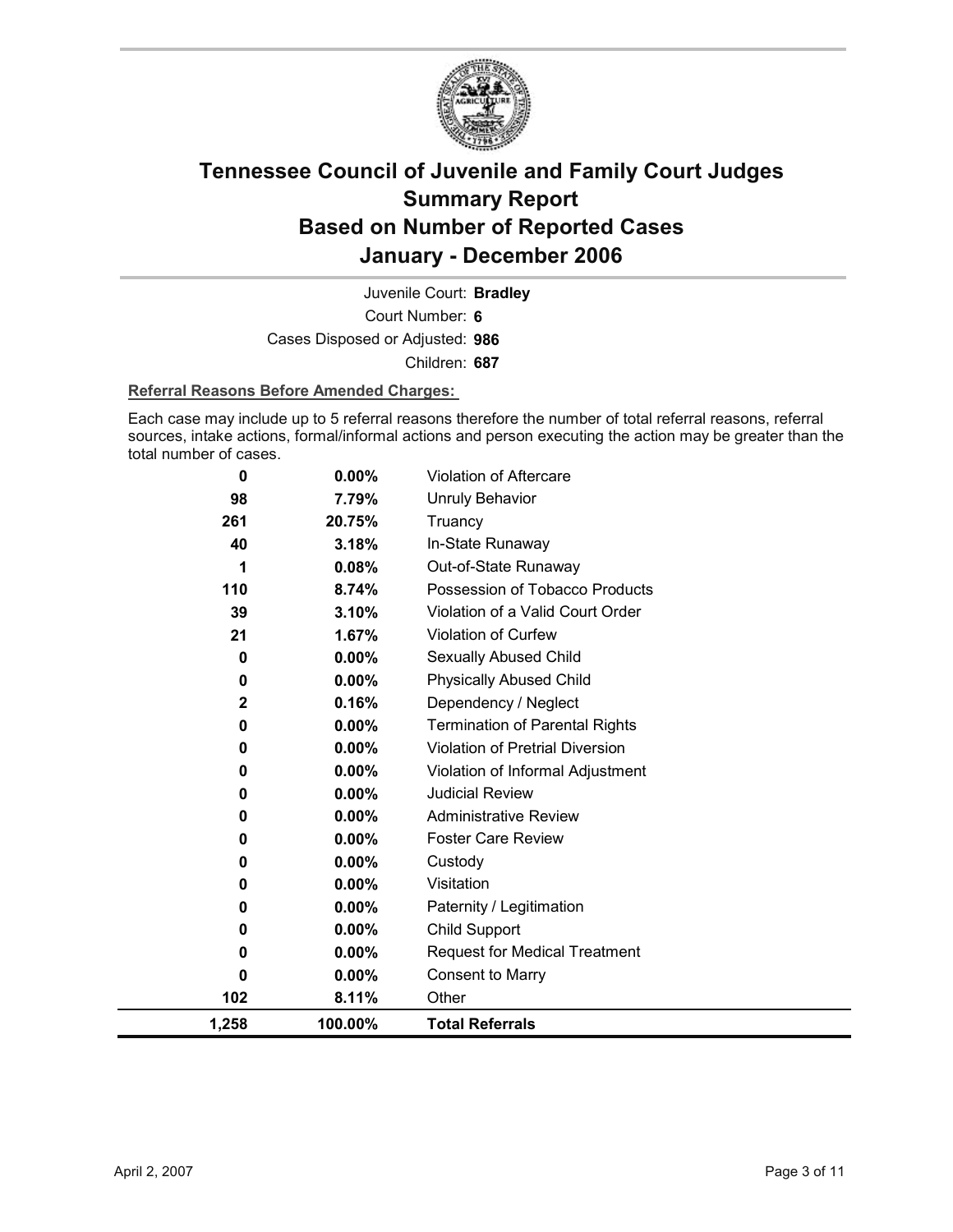

| Juvenile Court: Bradley    |                                 |                                   |
|----------------------------|---------------------------------|-----------------------------------|
| Court Number: 6            |                                 |                                   |
|                            | Cases Disposed or Adjusted: 986 |                                   |
|                            |                                 | Children: 687                     |
| <b>Referral Sources: 1</b> |                                 |                                   |
| 746                        | 59.30%                          | Law Enforcement                   |
| 71                         | 5.64%                           | Parents                           |
| 3                          | 0.24%                           | Relatives                         |
| 0                          | 0.00%                           | Self                              |
| 210                        | 16.69%                          | School                            |
| $\mathbf 0$                | 0.00%                           | <b>CSA</b>                        |
| 26                         | 2.07%                           | <b>DCS</b>                        |
| 0                          | 0.00%                           | <b>Other State Department</b>     |
| $\bf{0}$                   | 0.00%                           | <b>District Attorney's Office</b> |
| 98                         | 7.79%                           | <b>Court Staff</b>                |
| $\mathbf 0$                | 0.00%                           | Social Agency                     |
| $\bf{0}$                   | $0.00\%$                        | <b>Other Court</b>                |
| 64                         | 5.09%                           | Victim                            |
| 1                          | 0.08%                           | Child & Parent                    |
| 0                          | 0.00%                           | Hospital                          |
| 34                         | 2.70%                           | Unknown                           |
| 5                          | 0.40%                           | Other                             |
| 1,258                      | 100.00%                         | <b>Total Referral Sources</b>     |
|                            |                                 |                                   |

### **Age of Child at Referral: 2**

| 687          | 100.00%  | <b>Total Child Count</b> |
|--------------|----------|--------------------------|
| 0            | $0.00\%$ | Unknown / Not Reported   |
| $\mathbf{2}$ | 0.29%    | Ages 19 and Over         |
| 151          | 21.98%   | Ages 17 through 18       |
| 317          | 46.14%   | Ages 15 through 16       |
| 163          | 23.73%   | Ages 13 through 14       |
| 36           | 5.24%    | Ages 11 through 12       |
| 18           | 2.62%    | Ages 10 and Under        |
|              |          |                          |

 $1$  If different than number of Referral Reasons (1258), verify accuracy of your court's data.

<sup>2</sup> One child could be counted in multiple categories, verify accuracy of your court's data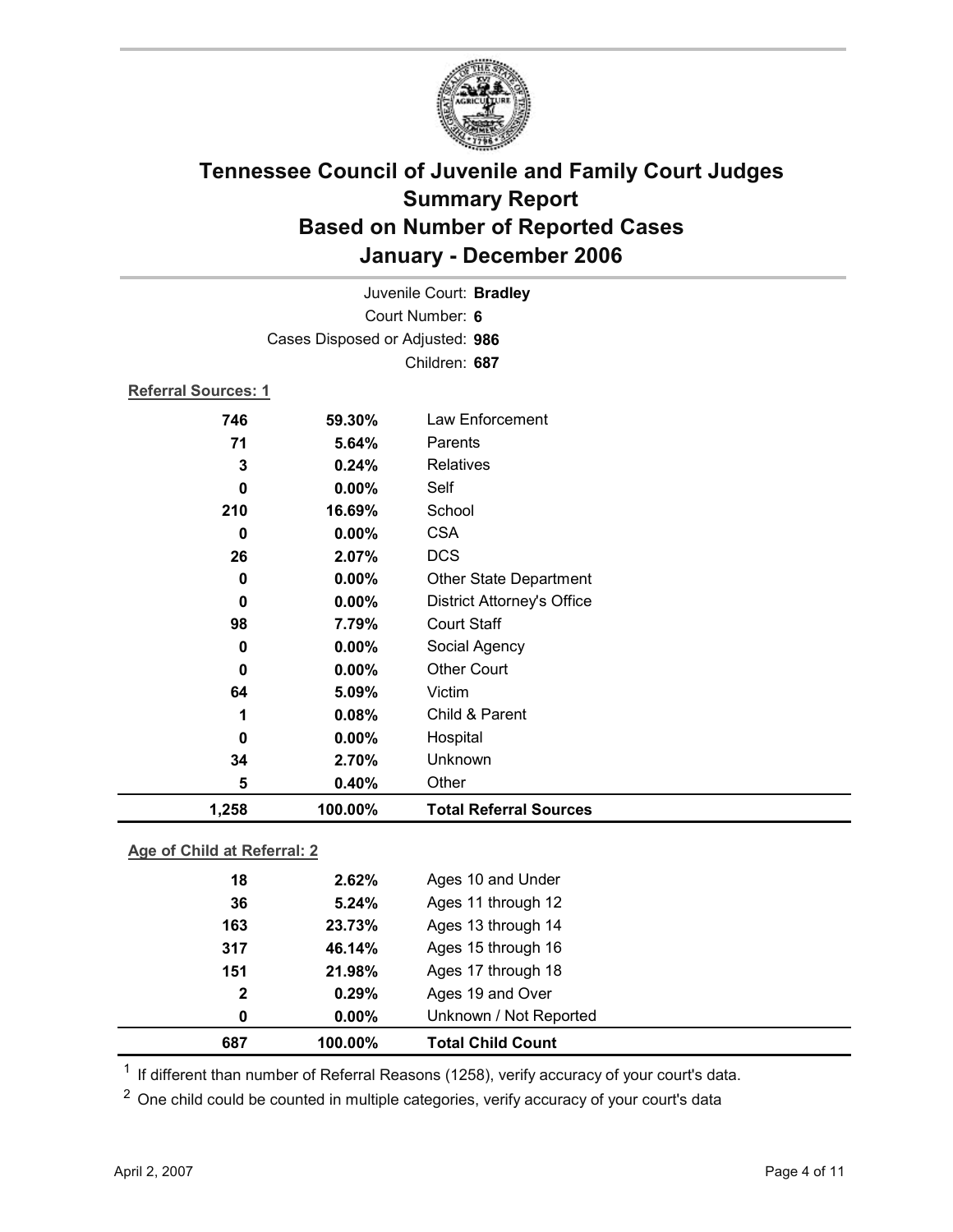

| Juvenile Court: Bradley                 |                                 |                          |  |  |
|-----------------------------------------|---------------------------------|--------------------------|--|--|
| Court Number: 6                         |                                 |                          |  |  |
|                                         | Cases Disposed or Adjusted: 986 |                          |  |  |
|                                         |                                 | Children: 687            |  |  |
| Sex of Child: 1                         |                                 |                          |  |  |
| 458                                     | 66.67%                          | Male                     |  |  |
| 229                                     | 33.33%                          | Female                   |  |  |
| $\mathbf 0$                             | 0.00%                           | Unknown                  |  |  |
| 687                                     | 100.00%                         | <b>Total Child Count</b> |  |  |
| Race of Child: 1                        |                                 |                          |  |  |
| 614                                     | 89.37%                          | White                    |  |  |
| 51                                      | 7.42%                           | African American         |  |  |
| 1                                       | 0.15%                           | <b>Native American</b>   |  |  |
| 0                                       | 0.00%                           | Asian                    |  |  |
| 11                                      | 1.60%                           | Mixed                    |  |  |
| 10                                      | 1.46%                           | Unknown                  |  |  |
| 687                                     | 100.00%                         | <b>Total Child Count</b> |  |  |
| <b>Hispanic Origin: 1</b>               |                                 |                          |  |  |
| 5                                       | 0.73%                           | Yes                      |  |  |
| 682                                     | 99.27%                          | No                       |  |  |
| $\mathbf 0$                             | 0.00%                           | Unknown                  |  |  |
| 687                                     | 100.00%                         | <b>Total Child Count</b> |  |  |
| <b>School Enrollment of Children: 1</b> |                                 |                          |  |  |
| 599                                     | 87.19%                          | Yes                      |  |  |
| 14                                      | 2.04%                           | No                       |  |  |
| 74                                      | 10.77%                          | Unknown                  |  |  |
| 687                                     | 100.00%                         | <b>Total Child Count</b> |  |  |

 $1$  One child could be counted in multiple categories, verify accuracy of your court's data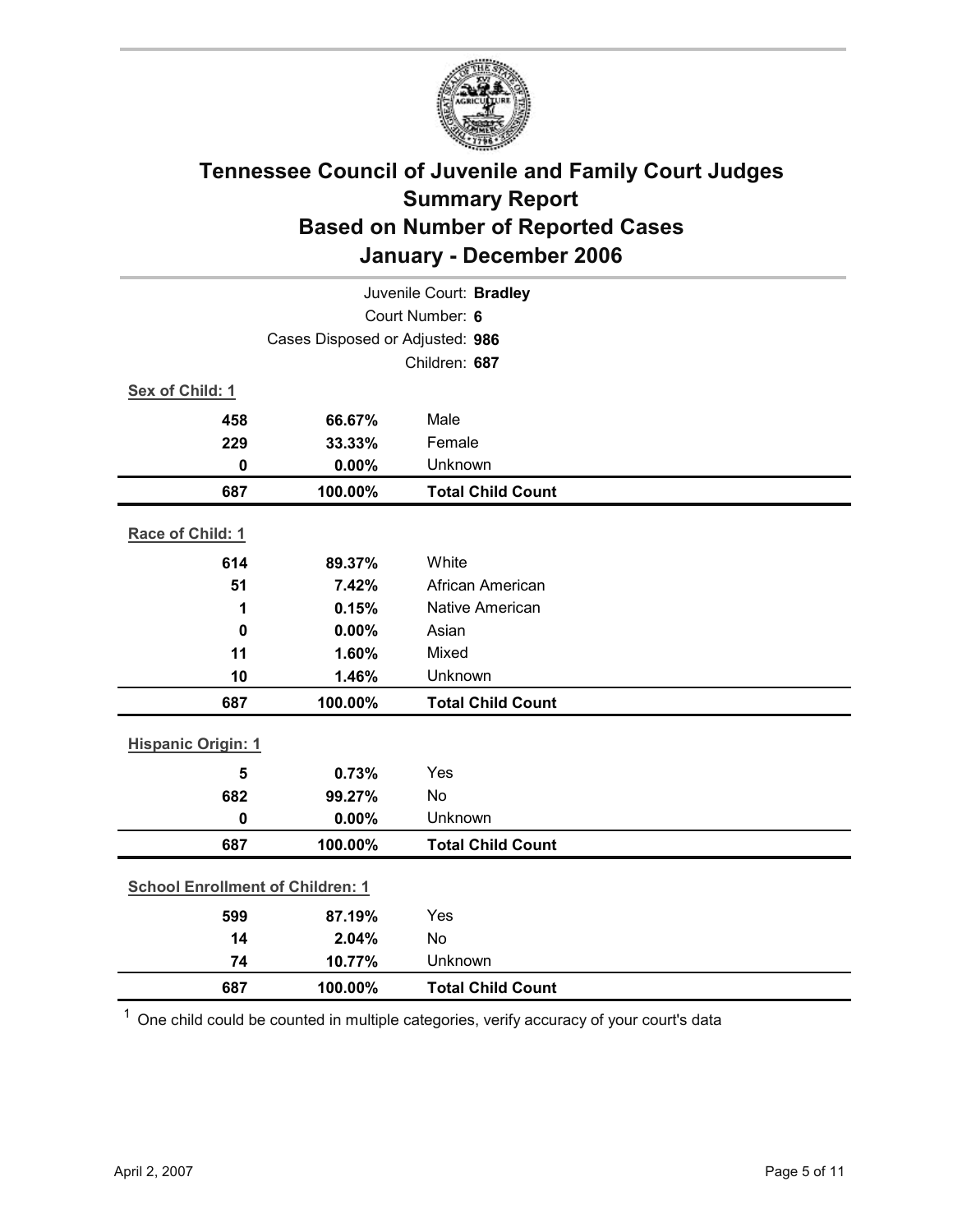

Court Number: **6** Juvenile Court: **Bradley** Cases Disposed or Adjusted: **986** Children: **687**

**Living Arrangement of Child at Time of Referral: 1**

| 687 | 100.00%  | <b>Total Child Count</b>     |
|-----|----------|------------------------------|
| 6   | 0.87%    | Other                        |
| 0   | $0.00\%$ | Unknown                      |
| 0   | $0.00\%$ | Independent                  |
| 1   | 0.15%    | In an Institution            |
| 3   | $0.44\%$ | In a Residential Center      |
| 7   | $1.02\%$ | In a Group Home              |
| 20  | 2.91%    | With Foster Family           |
| 7   | 1.02%    | <b>With Adoptive Parents</b> |
| 50  | 7.28%    | <b>With Relatives</b>        |
| 76  | 11.06%   | <b>With Father</b>           |
| 322 | 46.87%   | With Mother                  |
| 39  | 5.68%    | With Mother and Stepfather   |
| 16  | 2.33%    | With Father and Stepmother   |
| 140 | 20.38%   | With Both Biological Parents |
|     |          |                              |

### **Type of Detention: 2**

| 986 | 100.00%  | <b>Total Detention Count</b> |  |
|-----|----------|------------------------------|--|
| 0   | $0.00\%$ | Other                        |  |
| 0   | $0.00\%$ | Does Not Apply               |  |
| 986 | 100.00%  | <b>Unknown</b>               |  |
| 0   | $0.00\%$ | <b>Psychiatric Hospital</b>  |  |
| 0   | $0.00\%$ | Jail - No Separation         |  |
| 0   | $0.00\%$ | Jail - Partial Separation    |  |
| 0   | $0.00\%$ | Jail - Complete Separation   |  |
| 0   | $0.00\%$ | Juvenile Detention Facility  |  |
| 0   | $0.00\%$ | Non-Secure Placement         |  |
|     |          |                              |  |

 $<sup>1</sup>$  One child could be counted in multiple categories, verify accuracy of your court's data</sup>

 $2$  If different than number of Cases (986) verify accuracy of your court's data.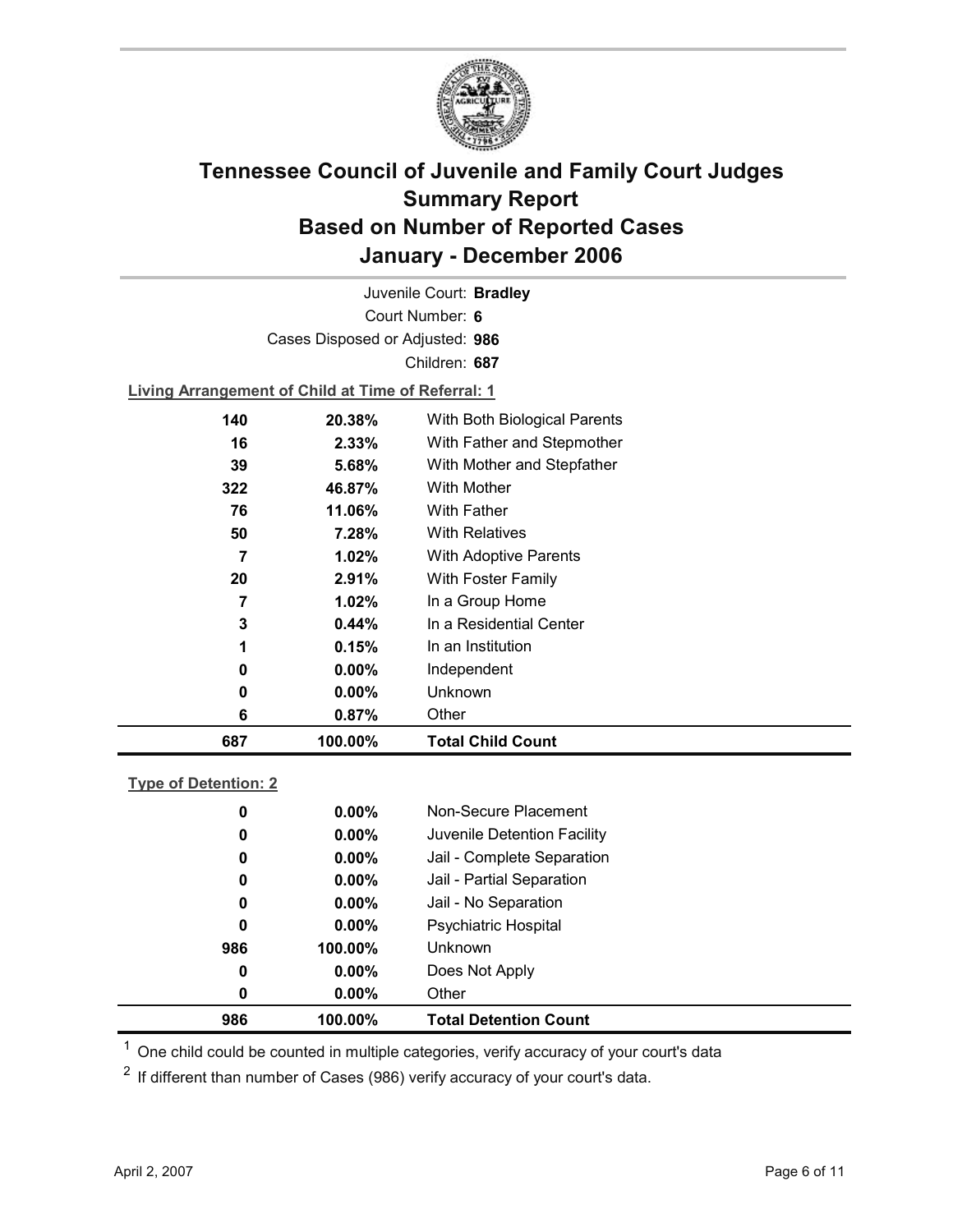

| Juvenile Court: Bradley  |                                                    |                                            |  |  |
|--------------------------|----------------------------------------------------|--------------------------------------------|--|--|
| Court Number: 6          |                                                    |                                            |  |  |
|                          | Cases Disposed or Adjusted: 986                    |                                            |  |  |
|                          |                                                    | Children: 687                              |  |  |
|                          | <b>Placement After Secure Detention Hearing: 1</b> |                                            |  |  |
| 0                        | $0.00\%$                                           | Returned to Prior Living Arrangement       |  |  |
| 0                        | 0.00%                                              | Juvenile Detention Facility                |  |  |
| 0                        | 0.00%                                              | Jail                                       |  |  |
| 0                        | $0.00\%$                                           | Shelter / Group Home                       |  |  |
| 0                        | 0.00%                                              | <b>Foster Family Home</b>                  |  |  |
| 0                        | $0.00\%$                                           | Psychiatric Hospital                       |  |  |
| 986                      | 100.00%                                            | Unknown / Not Reported                     |  |  |
| 0                        | 0.00%                                              | Does Not Apply                             |  |  |
| 0                        | $0.00\%$                                           | Other                                      |  |  |
|                          |                                                    |                                            |  |  |
| 986                      | 100.00%                                            | <b>Total Placement Count</b>               |  |  |
|                          |                                                    |                                            |  |  |
| <b>Intake Actions: 2</b> |                                                    |                                            |  |  |
| 875                      | 69.55%                                             | <b>Petition Filed</b>                      |  |  |
| 0                        | 0.00%                                              | <b>Motion Filed</b>                        |  |  |
| 355                      | 28.22%                                             | <b>Citation Processed</b>                  |  |  |
| 28                       | 2.23%                                              | Notification of Paternity Processed        |  |  |
| $\mathbf 0$              | 0.00%                                              | Scheduling of Judicial Review              |  |  |
| 0                        | $0.00\%$                                           | <b>Scheduling of Administrative Review</b> |  |  |
| 0                        | 0.00%                                              | Scheduling of Foster Care Review           |  |  |
| 0                        | 0.00%                                              | Unknown                                    |  |  |
| 0                        | $0.00\%$                                           | Does Not Apply                             |  |  |
| 0<br>1,258               | 0.00%<br>100.00%                                   | Other<br><b>Total Intake Count</b>         |  |  |

 $1$  If different than number of Cases (986) verify accuracy of your court's data.

 $2$  If different than number of Referral Reasons (1258), verify accuracy of your court's data.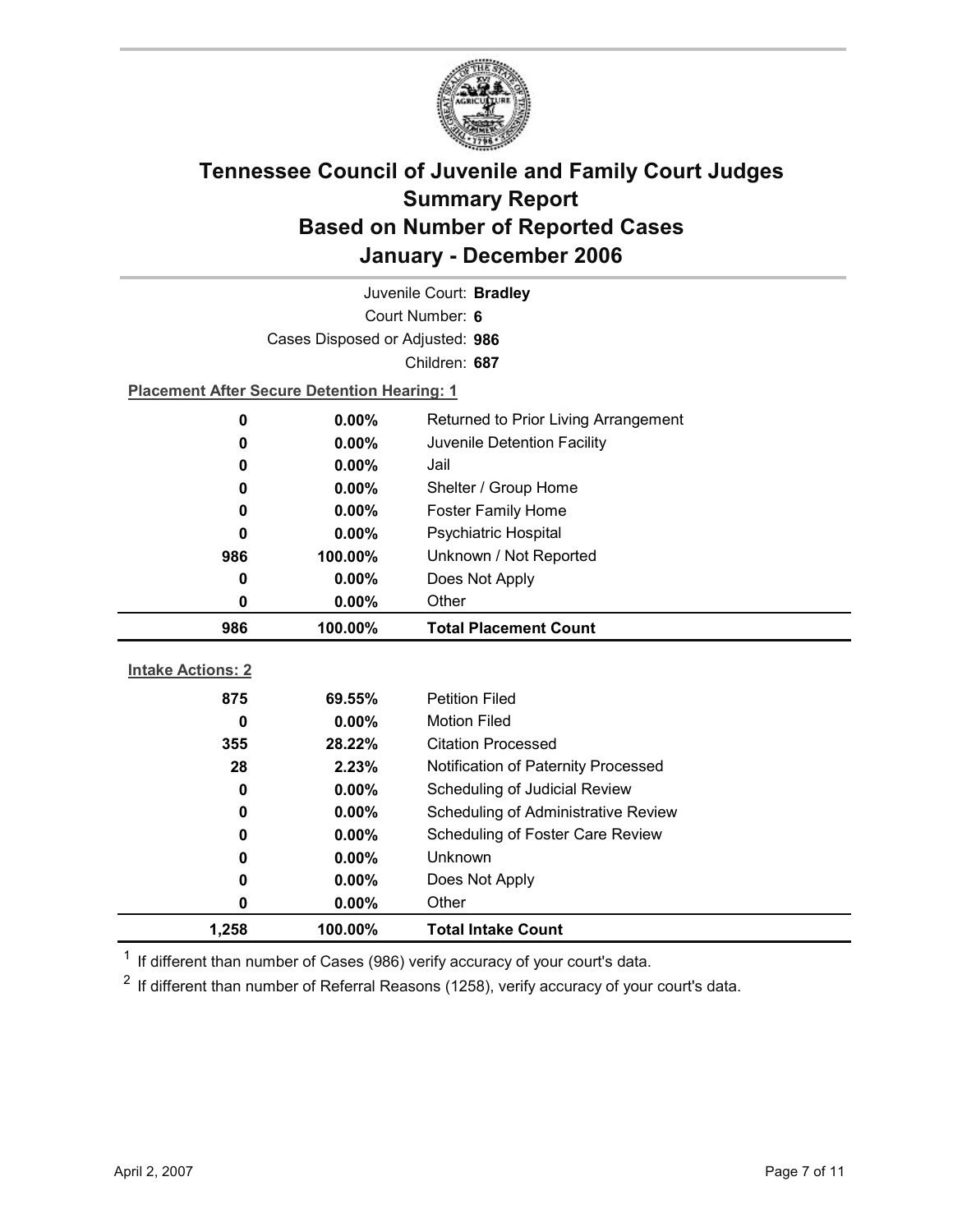

Court Number: **6** Juvenile Court: **Bradley** Cases Disposed or Adjusted: **986** Children: **687**

### **Last Grade Completed by Child: 1**

| $\mathbf 0$    | 0.00%                                   | Too Young for School     |  |  |
|----------------|-----------------------------------------|--------------------------|--|--|
| 0              | 0.00%                                   | Preschool                |  |  |
| $\mathbf 2$    | 0.29%                                   | Kindergarten             |  |  |
| $\overline{7}$ | 1.02%                                   | 1st Grade                |  |  |
| 1              | 0.15%                                   | 2nd Grade                |  |  |
| 3              | 0.44%                                   | 3rd Grade                |  |  |
| $\overline{7}$ | 1.02%                                   | 4th Grade                |  |  |
| 11             | 1.60%                                   | 5th Grade                |  |  |
| 35             | 5.09%                                   | 6th Grade                |  |  |
| 45             | 6.55%                                   | 7th Grade                |  |  |
| 80             | 11.64%                                  | 8th Grade                |  |  |
| 198            | 28.82%                                  | 9th Grade                |  |  |
| 148            | 21.54%                                  | 10th Grade               |  |  |
| 105            | 15.28%                                  | 11th Grade               |  |  |
| 33             | 4.80%                                   | 12th Grade               |  |  |
| 0              | 0.00%                                   | Non-Graded Special Ed    |  |  |
| $\mathbf{2}$   | 0.29%                                   | <b>GED</b>               |  |  |
| 4              | 0.58%                                   | Graduated                |  |  |
| 0              | 0.00%                                   | Never Attended School    |  |  |
| 5              | 0.73%                                   | Unknown                  |  |  |
| 1              | 0.15%                                   | Other                    |  |  |
| 687            | 100.00%                                 | <b>Total Child Count</b> |  |  |
|                | <b>Enrolled in Special Education: 1</b> |                          |  |  |
| 30             | 4.37%                                   | Yes                      |  |  |
| 657            | 95.63%                                  | No                       |  |  |

 $1$  One child could be counted in multiple categories, verify accuracy of your court's data

**0 0.00%** Unknown

**687 100.00% Total Child Count**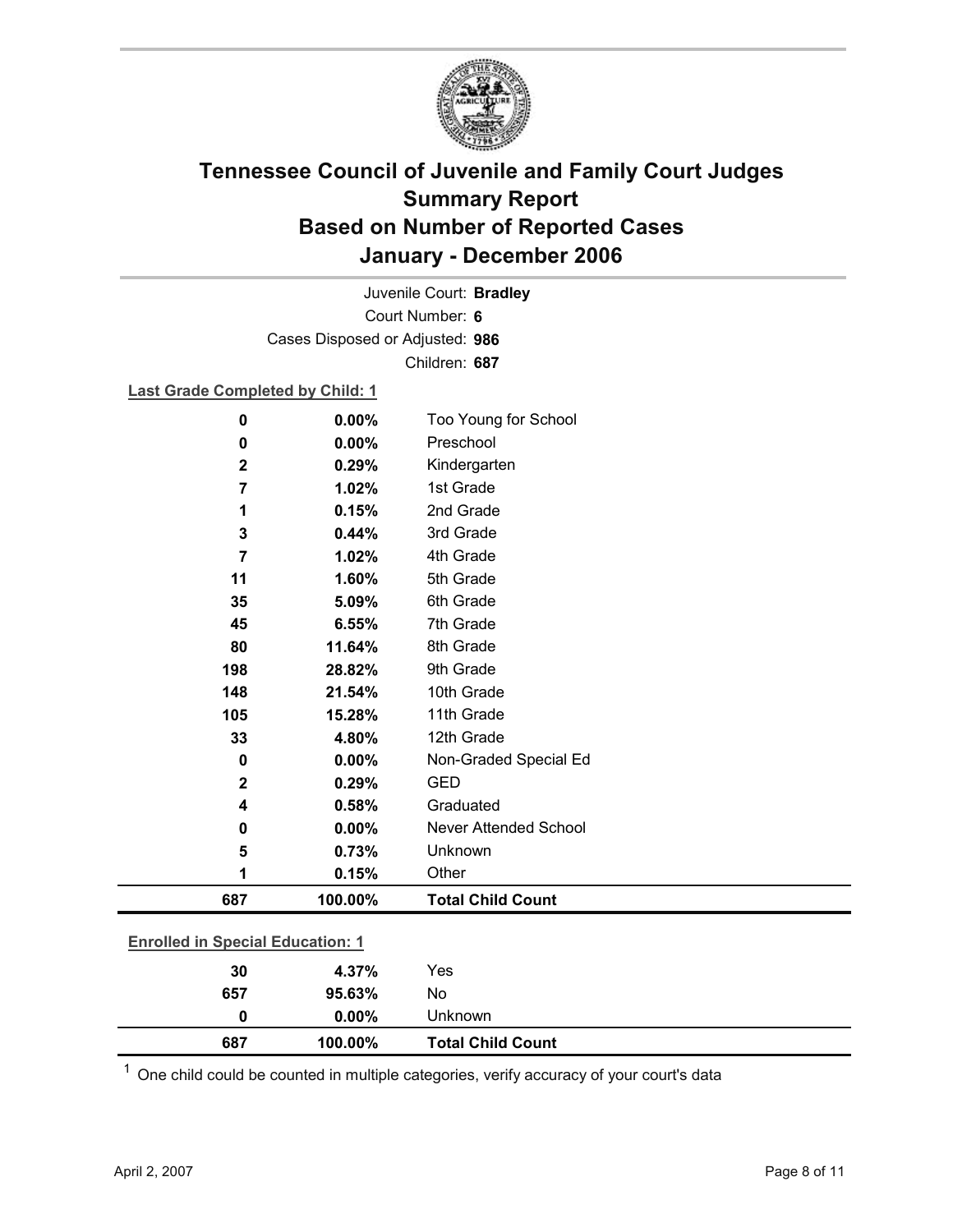

| Juvenile Court: Bradley |                                 |                           |  |  |
|-------------------------|---------------------------------|---------------------------|--|--|
|                         | Court Number: 6                 |                           |  |  |
|                         | Cases Disposed or Adjusted: 986 |                           |  |  |
|                         | Children: 687                   |                           |  |  |
|                         | <b>Action Executed By: 1</b>    |                           |  |  |
| 1,255                   | 99.76%                          | Judge                     |  |  |
| 1                       | 0.08%                           | Referee                   |  |  |
| $\mathbf{2}$            | 0.16%                           | <b>YSO</b>                |  |  |
| $\boldsymbol{0}$        | $0.00\%$                        | Other                     |  |  |
| 0                       | $0.00\%$                        | Unknown / Not Reported    |  |  |
| 1,258                   | 100.00%                         | <b>Total Action Count</b> |  |  |

### **Formal / Informal Actions: 1**

| 80           | $6.36\%$ | Dismissed                                      |
|--------------|----------|------------------------------------------------|
| 7            | 0.56%    | Retired / Nolle Prosequi                       |
| 528          | 41.97%   | <b>Complaint Substantiated Delinquent</b>      |
| 0            | $0.00\%$ | <b>Complaint Substantiated Status Offender</b> |
| 25           | $1.99\%$ | Complaint Substantiated Dependent / Neglected  |
| 0            | $0.00\%$ | <b>Complaint Substantiated Abused</b>          |
| 1            | $0.08\%$ | <b>Complaint Substantiated Mentally III</b>    |
| 314          | 24.96%   | Informal Adjustment                            |
| 156          | 12.40%   | <b>Pretrial Diversion</b>                      |
| $\mathbf{2}$ | 0.16%    | <b>Transfer to Adult Court Hearing</b>         |
| 0            | $0.00\%$ | Charges Cleared by Transfer to Adult Court     |
| 0            | $0.00\%$ | <b>Special Proceeding</b>                      |
| 8            | 0.64%    | <b>Review Concluded</b>                        |
| 57           | 4.53%    | Case Held Open                                 |
| 80           | 6.36%    | Other                                          |
| 0            | $0.00\%$ | Unknown / Not Reported                         |
| 1,258        | 100.00%  | <b>Total Action Count</b>                      |

 $1$  If different than number of Referral Reasons (1258), verify accuracy of your court's data.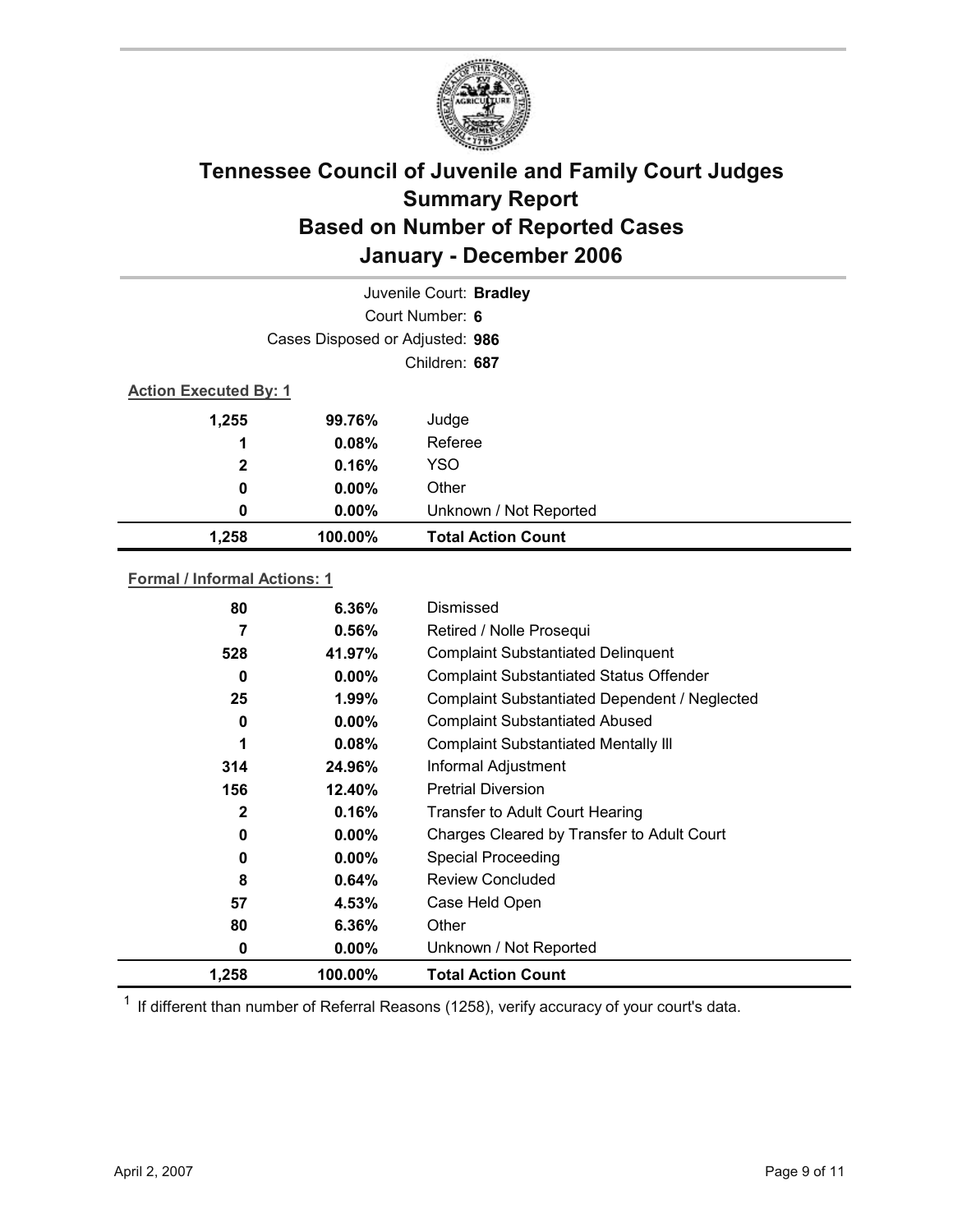

|                       |                                 | Juvenile Court: Bradley                               |
|-----------------------|---------------------------------|-------------------------------------------------------|
|                       |                                 | Court Number: 6                                       |
|                       | Cases Disposed or Adjusted: 986 |                                                       |
|                       |                                 | Children: 687                                         |
| <b>Case Outcomes:</b> |                                 | There can be multiple outcomes for one child or case. |
| 58                    | 3.47%                           | Case Dismissed                                        |
| 6                     | 0.36%                           | Case Retired or Nolle Prosequi                        |
| 144                   | 8.61%                           | Warned / Counseled                                    |
| 0                     | 0.00%                           | Held Open For Review                                  |
| 127                   | 7.60%                           | Supervision / Probation to Juvenile Court             |
| 0                     | 0.00%                           | <b>Probation to Parents</b>                           |
| 0                     | $0.00\%$                        | Referral to Another Entity for Supervision / Service  |
| 9                     | 0.54%                           | Referred for Mental Health Counseling                 |
| 84                    | 5.02%                           | Referred for Alcohol and Drug Counseling              |
| 13                    | 0.78%                           | Referred to Alternative School                        |
| 0                     | $0.00\%$                        | Referred to Private Child Agency                      |
| 7                     | 0.42%                           | Referred to Defensive Driving School                  |
| 0                     | $0.00\%$                        | Referred to Alcohol Safety School                     |
| 6                     | 0.36%                           | Referred to Juvenile Court Education-Based Program    |
| 10                    | 0.60%                           | Driver's License Held Informally                      |
| 0                     | $0.00\%$                        | <b>Voluntary Placement with DMHMR</b>                 |
| 0                     | $0.00\%$                        | <b>Private Mental Health Placement</b>                |
| 0                     | 0.00%                           | <b>Private MR Placement</b>                           |
| 0                     | $0.00\%$                        | Placement with City/County Agency/Facility            |
| 0                     | 0.00%                           | Placement with Relative / Other Individual            |
| 4                     | 0.24%                           | Fine                                                  |
| 410                   | 24.52%                          | <b>Public Service</b>                                 |
| 45                    | 2.69%                           | Restitution                                           |
| 0                     | $0.00\%$                        | <b>Runaway Returned</b>                               |
| 100                   | 5.98%                           | No Contact Order                                      |
| o                     | 0.00%                           | Injunction Other than No Contact Order                |
| 7                     | 0.42%                           | <b>House Arrest</b>                                   |
| 86                    | 5.14%                           | <b>Court Defined Curfew</b>                           |
| 0                     | $0.00\%$                        | Dismissed from Informal Adjustment                    |
| 0                     | 0.00%                           | <b>Dismissed from Pretrial Diversion</b>              |
| 1                     | 0.06%                           | Released from Probation                               |
| 2                     | 0.12%                           | <b>Transferred to Adult Court</b>                     |
| 0                     | $0.00\%$                        | <b>DMHMR Involuntary Commitment</b>                   |